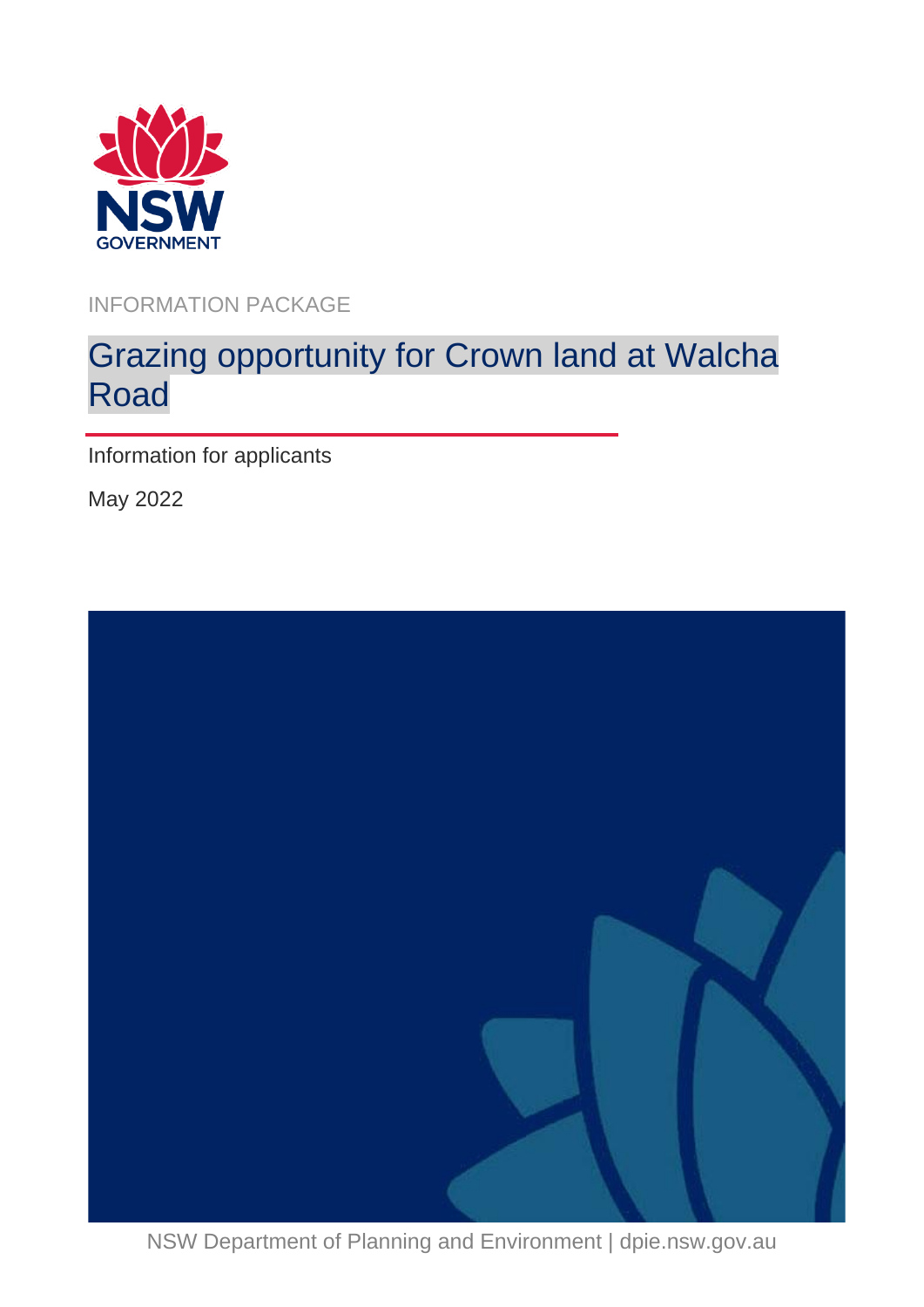Published by NSW Department of Planning and Environment

[dpie.nsw.gov.au](http://www.dpie.nsw.gov.au/)

Title: Grazing opportunity for Crown land at Walcha Road

Subtitle: Information for applicants

First published: May 2022

Department reference number: 22/01590

© State of New South Wales through Department of Planning and Environment 2022. You may copy, distribute, display, download and otherwise freely deal with this publication for any purpose, provided that you attribute the Department of Planning and Environment as the owner. However, you must obtain permission if you wish to charge others for access to the publication (other than at cost); include the publication in advertising or a product for sale; modify the publication; or republish the publication on a website. You may freely link to the publication on a departmental website.

Disclaimer: The information contained in this publication is based on knowledge and understanding at the time of writing ([May 2022) and may not be accurate, current or complete. The State of New South Wales (including the NSW Department of Planning and Environment), the author and the publisher take no responsibility, and will accept no liability, for the accuracy, currency, reliability or correctness of any information included in the document (including material provided by third parties). Readers should make their own inquiries and rely on their own advice when making decisions related to material contained in this publication.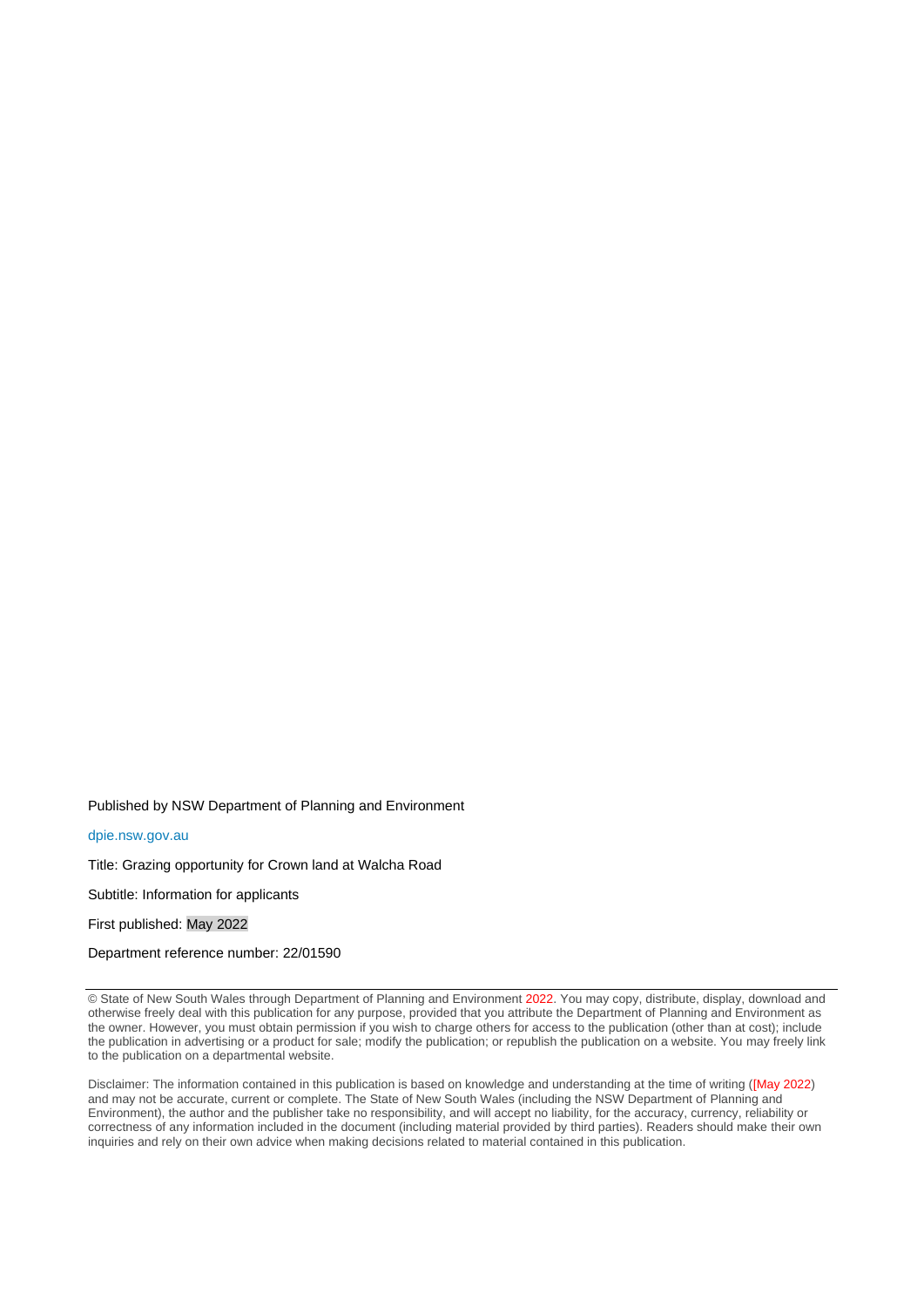## **Contents**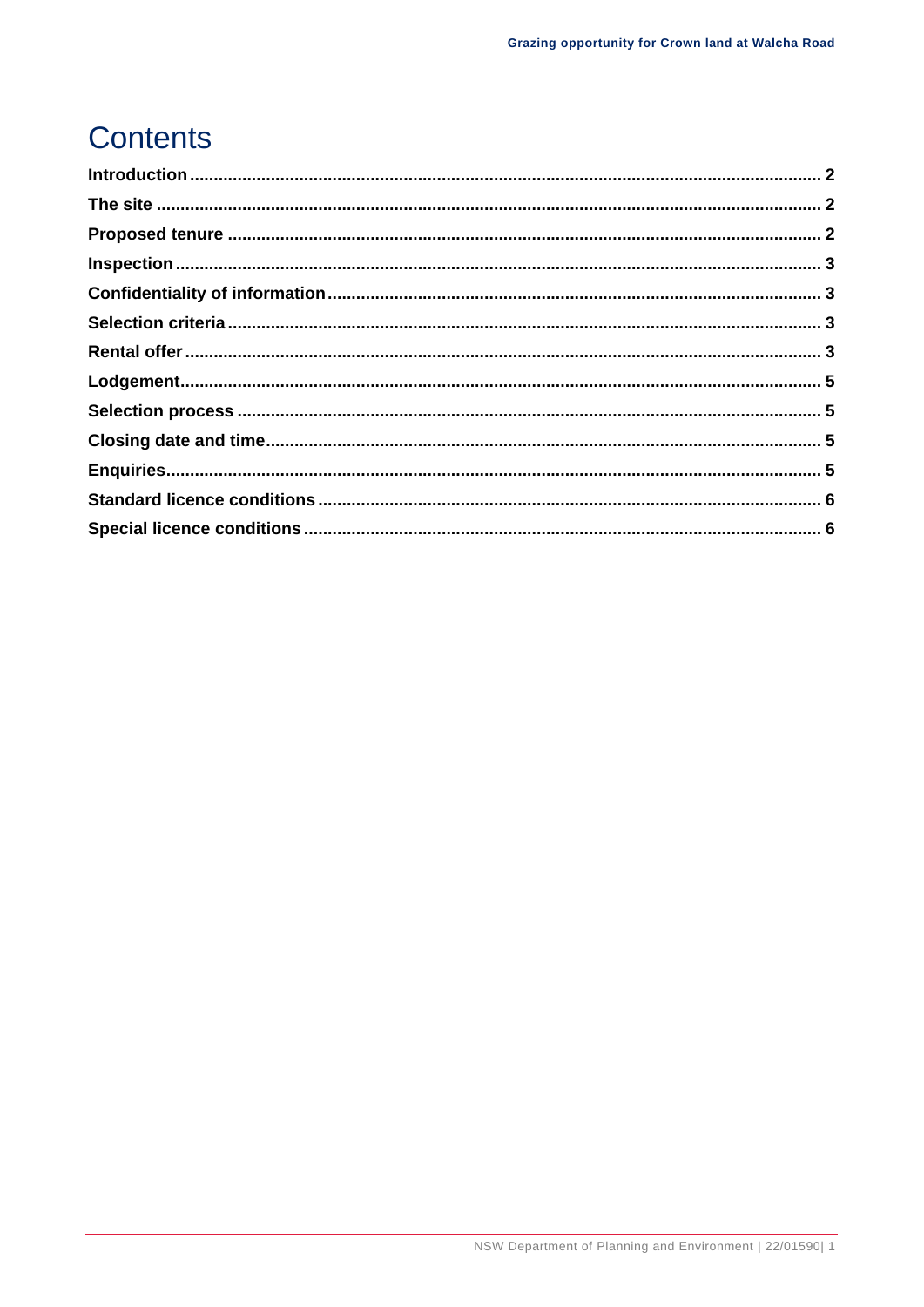#### <span id="page-3-0"></span>**Introduction**

This information package provides an overview of the application process for lodging an expression of interest (EOI) for a grazing licence over Crown land. The package also describes the subject Crown land and the criteria against which all applications will be assessed.

## <span id="page-3-1"></span>The site

The site comprises approximately 4.75ha at Walcha Road, being lots/DP 230, 233-236, 238-245 DP 753836 and adjoining Crown roads in the Parish of Congi, County of Inglis, as shown in Figure 1 below. Legal access to the site is via Wollun Road.



**Figure 1. Location of grazing opportunity at Walcha Road**

### <span id="page-3-2"></span>Proposed tenure

The NSW Department of Planning and Environment—Crown Lands (the department) is prepared to grant a licence over the site for the purpose of grazing. The licence will commence from the date it is executed by the Minister's delegated officer.

The legislative authority for granting of the new licence is in accordance with the provisions of the *Crown Land Management Act 2016*.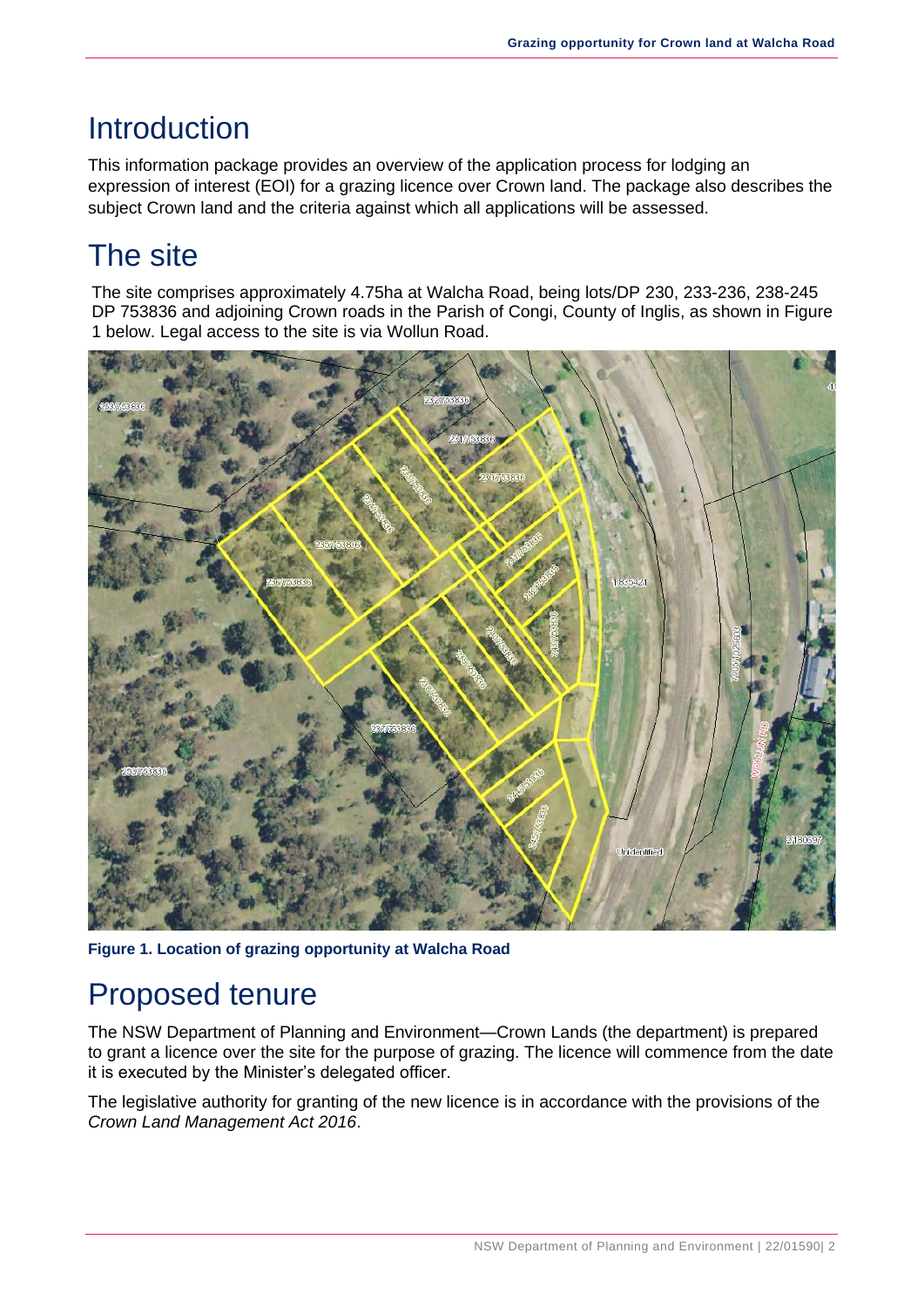#### <span id="page-4-0"></span>Inspection

Applicants can inspect the site prior to submitting an EOI. Applicants should consider the current condition of fencing, the presence of weeds, and any other land management issues at the site when submitting their EOI.

## <span id="page-4-1"></span>Confidentiality of information

All applications will remain the property of the department. The department will treat the contents of the applications as commercial-in-confidence.

### <span id="page-4-2"></span>Selection criteria

The following selection criteria will be used by the selection committee when making their recommendation on EOI submissions (not necessarily in order of priority):

- 1. **proposed use of Crown land** (e.g. particulars of proposed use such as grazing, any existing and proposed structures required to supplement use, if used in conjunction with adjoining land or as a 'stand-alone' parcel of land and any other information relation to the use of Crown land)
- 2. the **type of stock** and the **stocking rate** intended to apply to the land
- 3. immediate **management issues** considered to be a priority
- 4. whether the parcel of land has a **creek/river** (or any other 'waterbody'), and whether it is fenced off to exclude stock access
- 5. applicants' **experience in land management** and their ability to ensure ongoing appropriate management of the parcel of land
- 6. proposed **drought management strategy** (strategy to maintain acceptable groundcover during drought conditions, e.g. de-stocking, restricted grazing, sale, agistment, supplementary feeding)
- 7. proposed **bushfire hazard reduction plan** (under the *Rural Fires Act 1997*, landholders are required to take the necessary steps to prevent the occurrence and spread of bushfires)
- 8. current **fencing condition** and the intended maintenance/replacement program (boundary fences are to contain stock and any maintenance/replacement requires negotiation with adjoining landholders).

In addition to these criteria, consideration will also be given to the annual rental offered by the applicant.

# <span id="page-4-3"></span>Rental offer

Rent for this grazing licence must be paid annually. Applicants must submit an annual rental offer to support their application.

The recommendation of the selection committee will be determined with regard to the rental amount offered, in addition to the responses to the selection criteria listed above.

After being selected, the successful landholder must pay the annual rental amount offered in their application, subject to CPI and GST increases.

Applicants should also be aware that the licence holder will be responsible for payment any council rates applicable to the licence area. These will be determined by council on notification of a licence being granted.

**PLEASE NOTE**: The minimum rental offer acceptable to Crown Lands is \$535 per year.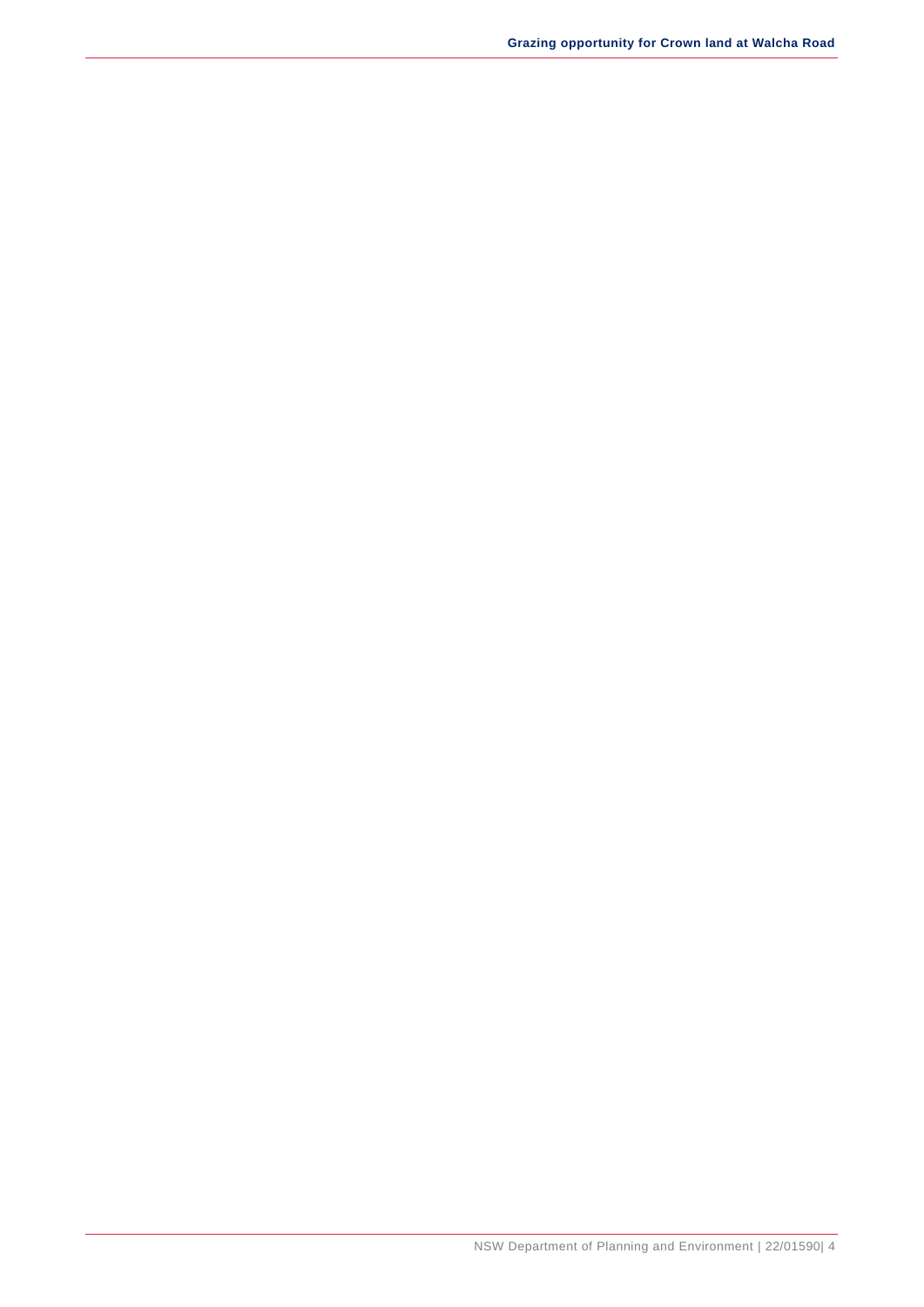### <span id="page-6-0"></span>Lodgement

To lodge an EOI, complete the 'Licence: Grazing EOI application form' available from the department's website [\(www.dpie.nsw.gov.au/lands\)](http://www.dpie.nsw.gov.au/lands).

Alternatively, if you require a hardcopy of the application form, please enquire with the listed contact or relevant Department of Planning and Environment—Crown Lands office.

If you are sending an application by post or direct delivery, completed submissions must be placed in a sealed envelope and clearly marked:

Department of Planning and Environment—Crown Lands Grazing Opportunity at Walcha Road EOI PO Box 1138 Armidale, NSW, 2350

Email submissions should have the subject line 'Grazing Opportunity at Walcha Road' and be sent to:

[armidale.crownlands@crownland.nsw.gov.au](mailto:armidale.crownlands@crownland.nsw.gov.au)

### <span id="page-6-1"></span>Selection process

- 1. Only submissions received by the closing date will be considered.
- 2. All submissions will be evaluated by a selection committee, which will recommend an application or a short listing of a number of suitable applicants.
- 3. If required, negotiation of final licensing arrangements will be made with short-listed applicants, in order of merit, as determined by the selection committee.
- 4. A final recommendation will be made by the selection committee, which will require the approval of the Minister's delegated officer.
- 5. All applicants will be notified in writing of the outcome. The successful applicant will be required to pay a licence application fee of \$552 and one year's rent in advance.
- 6. The proposal will be abandoned if submissions are considered to be below the standard required.

## <span id="page-6-2"></span>Closing date and time

Applications close on **Friday 27 May 2022** at **4:30 pm** (Australian Eastern Daylight Time).

### <span id="page-6-3"></span>**Enquiries**

Enquires should be directed to:

Sarah Jeffrey, Property Services Officer Telephone: 6770 3121

Email: [sarah.jeffrey@crownland.nsw.gov.au](mailto:sarah.jeffrey@crownland.nsw.gov.au)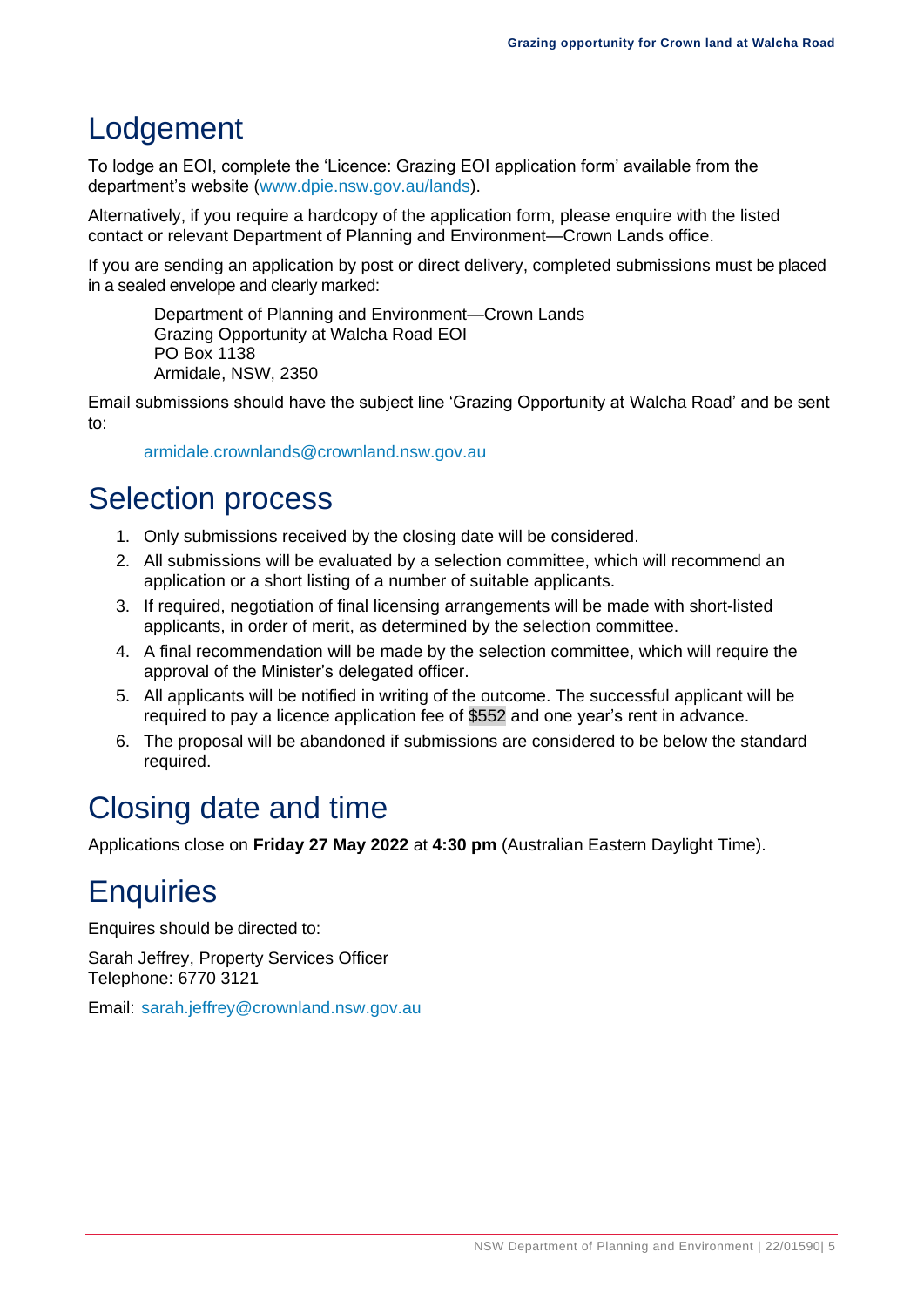## <span id="page-7-0"></span>Standard licence conditions

The department's [Grazing Licence: Standard Terms and Conditions](https://www.industry.nsw.gov.au/__data/assets/pdf_file/0007/142684/Grazing-Licence-Standard-Terms-and-Conditions.pdf) sets out the standard conditions of the licence agreement to which this offer is subject. The document is available from the department's website at [www.dpie.nsw.gov.au/lands](http://www.dpie.nsw.gov.au/lands)

# <span id="page-7-1"></span>Special licence conditions

In addition to the standard terms and conditions, the following special licence conditions will apply to any grazing licence granted over the Crown land at Walcha Road.

#### **1. Fencing/fencing on termination**

You acknowledge that You have read Clause 13 entitled Fences and Gates, and whether separately or conjointly with other lands in the same interest and are responsible for maintaining fencing to a stock proof standard throughout the term of the Licence.

Note: Licence area is not required to be fenced out while under Licence, however on termination any fencing required must be erected prior to termination, to the satisfaction of the Minister or his delegate.

#### **2. Crown road to remain available for public access (if required)**

You must not impede or interfere with the public's right of passage that exist with respect to any Crown road, whether such rights be exercised on foot or in a vehicle.

#### **3. Land Subject to Aboriginal Land Claims (ALC)**

The land is subject to a claim pursuant to the Aboriginal Land Rights Act 1983 (ALR Act 1983), being Claim number 45755 lodged with the Aboriginal Land Rights Registrar on 20 June 2018. Should investigations reveal that the land was claimable Crown land within the meaning of the ALRA when the claim was made, the land will be granted to the relevant Aboriginal Land Council and the licence will be terminated from the date of the grant.

Except as may be expressly provided for in this licence You acknowledge and agree that You will not be entitled to any compensation, costs or damages, in respect of the termination/variation of this licence by operation of this clause.

#### **4. Limits on stock**

The Holder will not permit more stock than is specified in the Land Management Strategy to graze the land at any one time, or to be situated on the land or such part thereof, without the written consent of the Minister.

#### **5. Overstocking**

- a) The Minister will regard overstocking to be occurring when the land shows obvious signs of overgrazing.
- b) Indications that overgrazing could be occurring are when one or more of the following are apparent:
	- fence-line effects
	- practically no edible vegetation remains in a paddock, lease or property
	- perennial grass butts are being eaten to the grounds surface
	- the proportion of unpalatable species present are increasing
	- perennial bushes are defoliating through browse pressure
	- shrubs exhibiting an obvious graze line effect
	- visible soil erosion (water and/or wind)